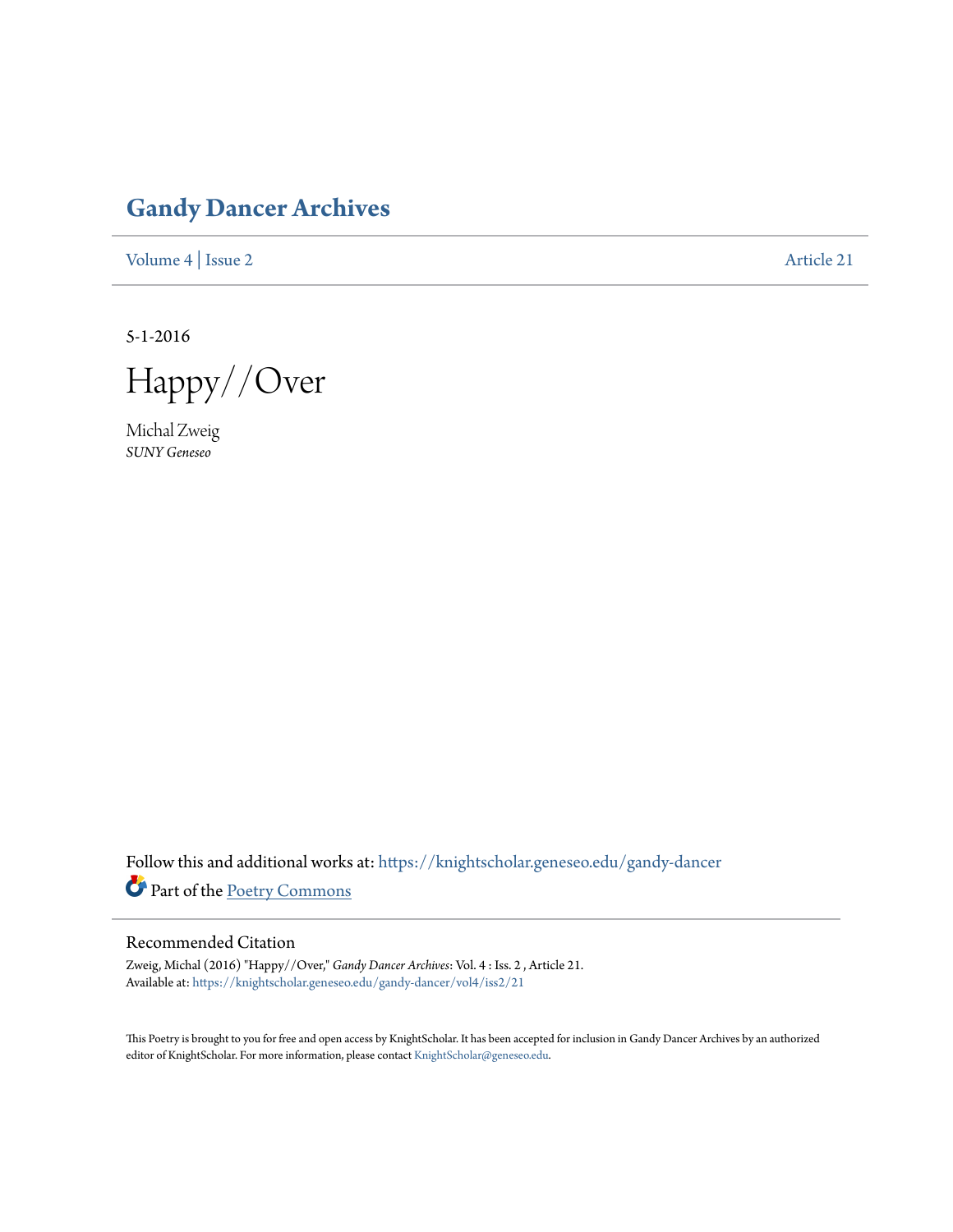## Happy//Over

the limiting reagent preventing the reaction from going to completion even though there was more than excess of you or maybe i'm a fatty acid

and

being dissolved in deuterated methanol which has almost the same density as water (but not at room temperature where you can watch it and see it vaporize)

(but not at room temperature when you put your hand around your beaker and feel it vaporizing. cold.)

maybe i'm looking for a way to say that i'm terrified

i imagine being in love is like having an orgasm in that:

"I shall not today attempt further to define the kinds of material I understand to be embraced within that shorthand description; and perhaps I could never succeed in intelligibly doing so. But I know it when I see it" —US Supreme Court Justice Potter Stewart

 so i can't say i've ever felt that w wa wa wa w wa wa aw awaw awwawaw awawwaw wa wa way ay ay ay ayayayya yya ay ay ayaya ay ayy ay ay a ayy ya ay ay ay ay a ay y ayyay ay a y y

| but i felt something similar | ( <i>i</i> think) |
|------------------------------|-------------------|
| which was                    | safe.             |